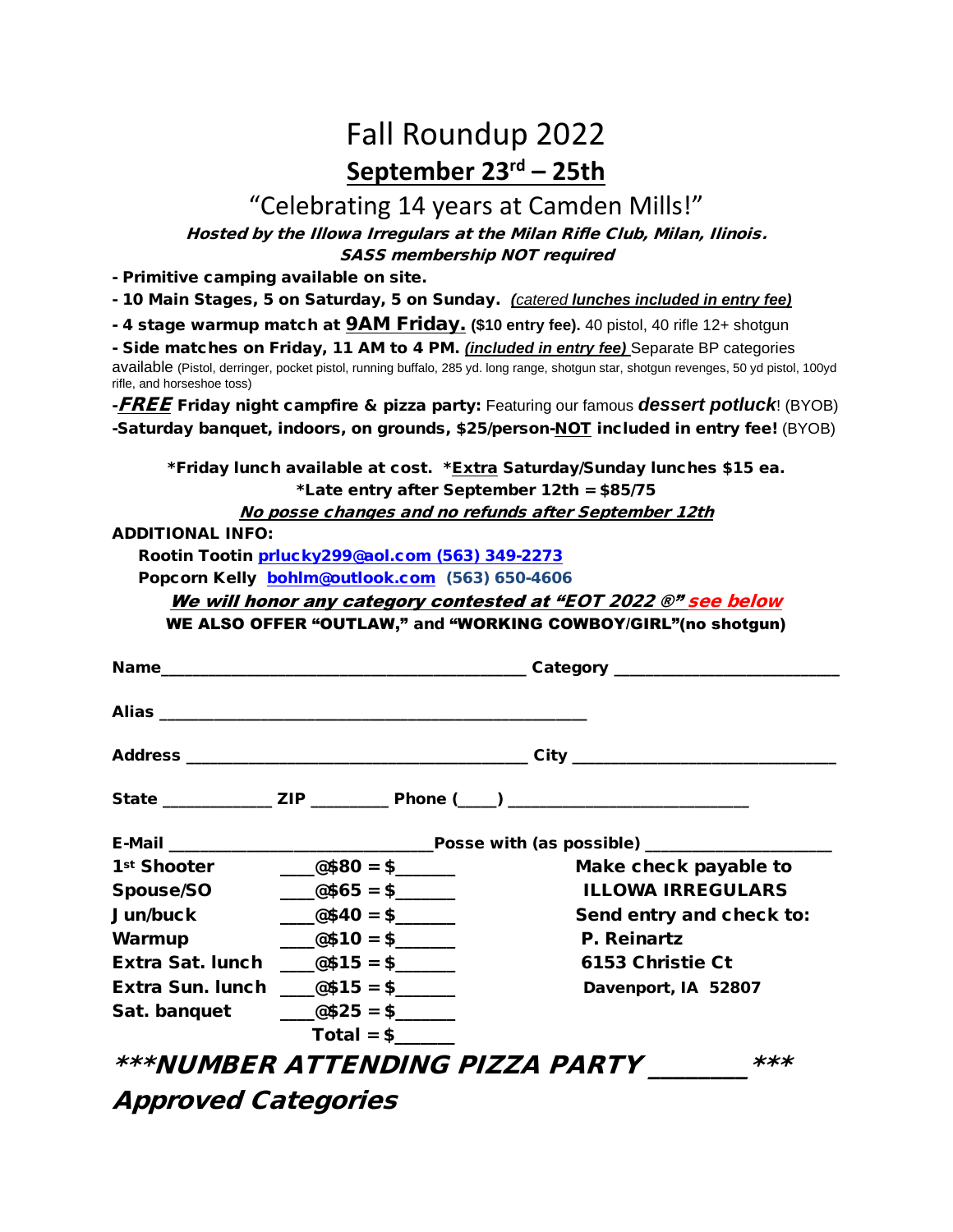| Men                          | Age   | Women                         | Age   |
|------------------------------|-------|-------------------------------|-------|
| Frontier Cartridge (F/C)     | Any   | Lady Frontier Cartridge (F/C) | Any   |
| F/C Duelist                  | Any   | Lady F/C Duelist              | Any   |
| F/C Gunfighter               | Any   | Lady F/C Gunfighter           | Any   |
| Frontiersman                 | Any   | Lady Frontiersman             | Any   |
| <b>B-Western</b>             | Any   | Lady B-Western                | Any   |
| Classic Cowboy               | Any   | <b>Classic Cowgirl</b>        | Any   |
| <b>Duelist</b>               | Any   | Lady Duelist                  | Any   |
| <b>Senior Duelist</b>        | $60+$ | Lady Senior Duelist           | $60+$ |
| <b>Silver Senior Duelist</b> | $65+$ | Lady Silver Senior Duelist    | $65+$ |
| <b>Elder States Duelist</b>  | $70+$ | Lady Elder States Duelist     | $70+$ |
| Outlaw                       | Any   | Lady Outlaw                   | Any   |
| Gunfighter                   | Any   | Lady Gunfighter               | Any   |
| Senior                       | $60+$ | Lady Senior                   | $60+$ |
| Senior Gunfighter            | $60+$ | Lady Senior Gunfighter        | $60+$ |
| Forty-niner                  | $49+$ | Lady Forty-niner              | $49+$ |
| Silver Senior                | $65+$ | Lady Silver Senior            | $65+$ |
| Senior Gunfighter            | $60+$ | Lady Senior Gunfighter        | $60+$ |
| Cowboy                       | Any   | Cowgirl                       | any   |
| Wrangler                     | $35+$ | Lady Wrangler                 | $35+$ |
| <b>Buckaroo</b>              | 13    | <b>Buckarette</b>             | 13    |
| Junior Boy                   | 14-16 | Junior Girl                   | 14-16 |
| Elder Statesman              | $70+$ | <b>Grand Dame</b>             | $70+$ |
| Cattle Baron                 | $75+$ | <b>Cattle Baroness</b>        | $75+$ |
| El Patron                    | $80+$ | Patroness                     | $80+$ |
| El Rey                       | $85+$ | La Reina                      | $85+$ |
|                              |       |                               |       |

| *No shotgun           | *No shotgun            |
|-----------------------|------------------------|
| <b>Working Cowboy</b> | <b>Working Cowgirl</b> |

Working Cowboy and Working Cowgirl will have 40 seconds added to their score on stage #8, the shotgun stage, to permit our scoring system to tally their scores. There will be no misses assessed on #8